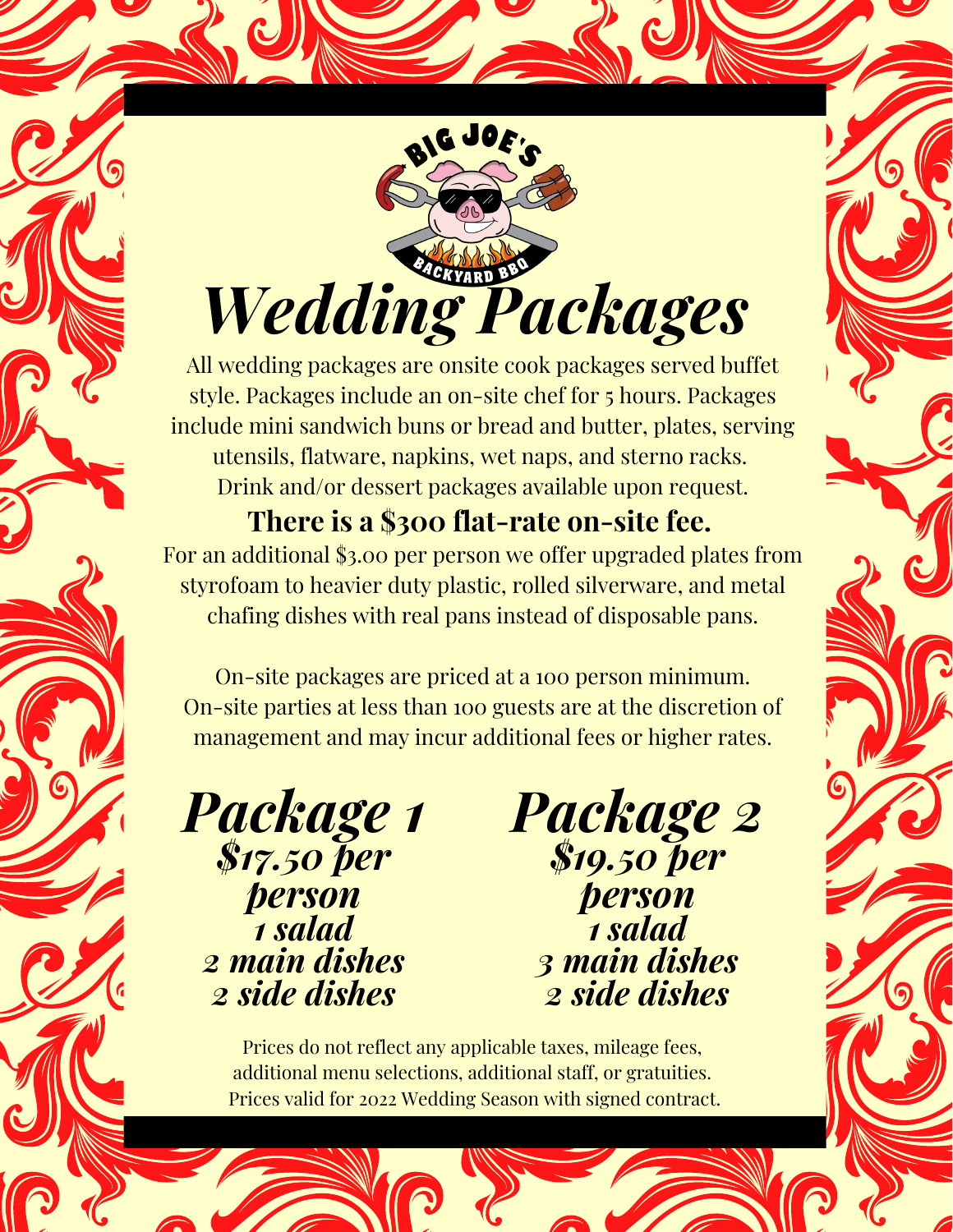

## *Smoked Meats*

#### **Pulled Pork Bone-In Chicken Hot Links Pork Loin Turkey Breast Rib Tips Pineapple-Glazed Ham Beef Brisket (+Market Price) Corned Beef (+Market Price) Baby Back Ribs (+Market Price)**

# *Grilled Meats*

**Boneless Pork Chops Boneless Chicken Breast Ribeye Steak (+Market Price)**

## *Pastas & More*

**Italian Beef Penne Pasta with marinara sauce (with or without cheese and/or meatballs) Fettuccine Pasta with Alfredo sauce (with or without grilled chicken)**

**All meats are gluten-free and pastas can be made with gluten-free noodles for an additional \$0.50 per person. We can customize any menu!**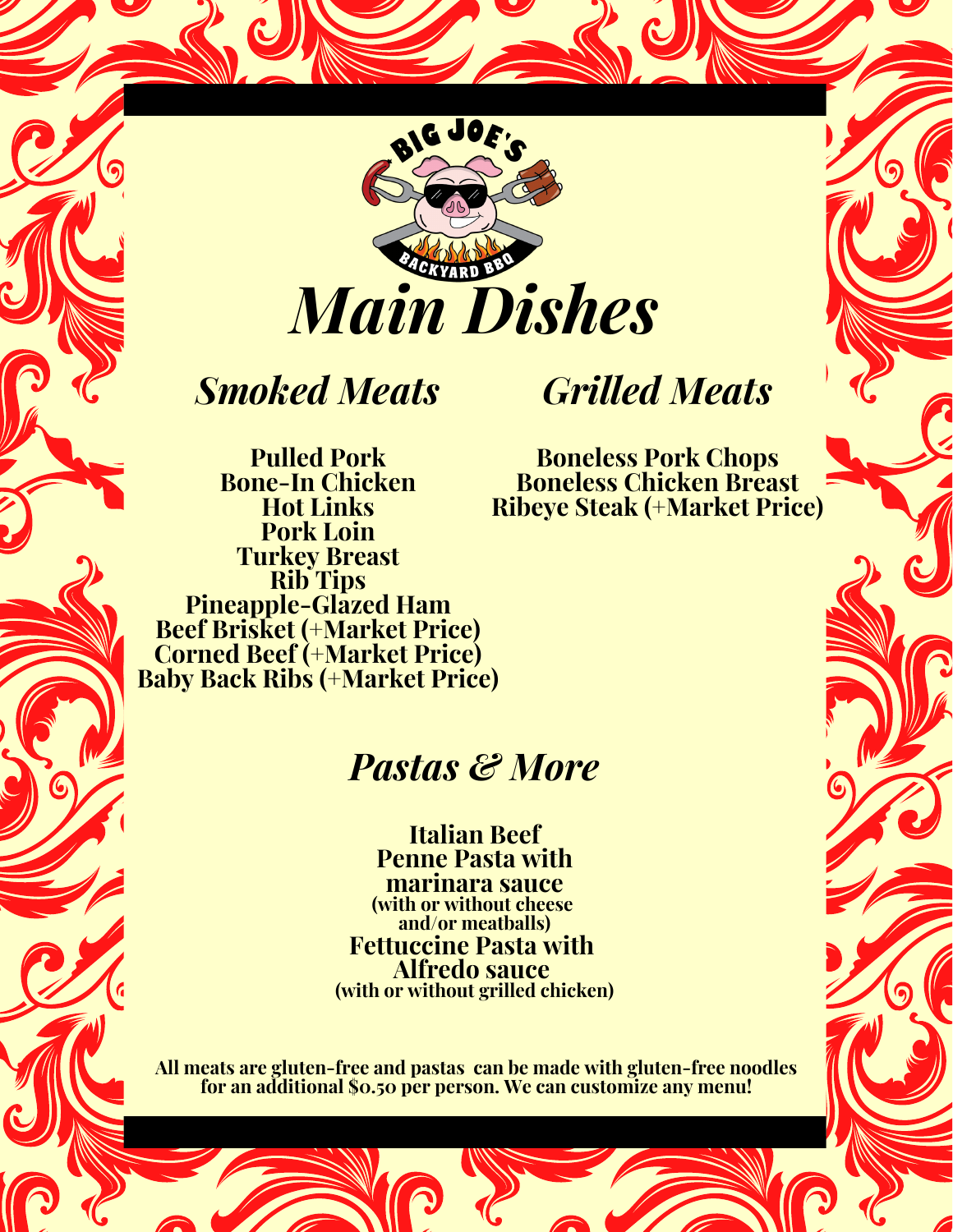

**4 Cheese Mac & Cheese Jalapeño-Cilantro Coleslaw (G.F.) Jalapeño-Cheddar Cornbread Smashed Red Potatoes (G.F.) with Gravy Elote (G.F.) Roasted Corn (G.F.) Seasonal Vegetables Rice Pilaf Cajun Green Beans with Bacon & Tomato (G.F.) Macaroni Salad**



**Garden Salad (G.F.) Romaine lettuce, bell peppers, tomatoes, carrots, onions, & cucumbers**

**Strawberry-Pineapple Salad (G.F.) Romaine lettuce and baby greens topped with fresh strawberries, fresh pineapples, red onion, tomatoes, walnuts, & feta cheese**

**Chopped Salad Romaine and iceberg lettuce mix, pasta, crispy bacon, tomatoes, green onions, feta cheese, red cabbage, and onions**

**Caesar Salad Romaine lettuce, croutons, & Parmesan cheese**

**All meats are gluten-free and pastas can be made with gluten-free noodles for an additional \$0.50 per person. We can customize any menu!**